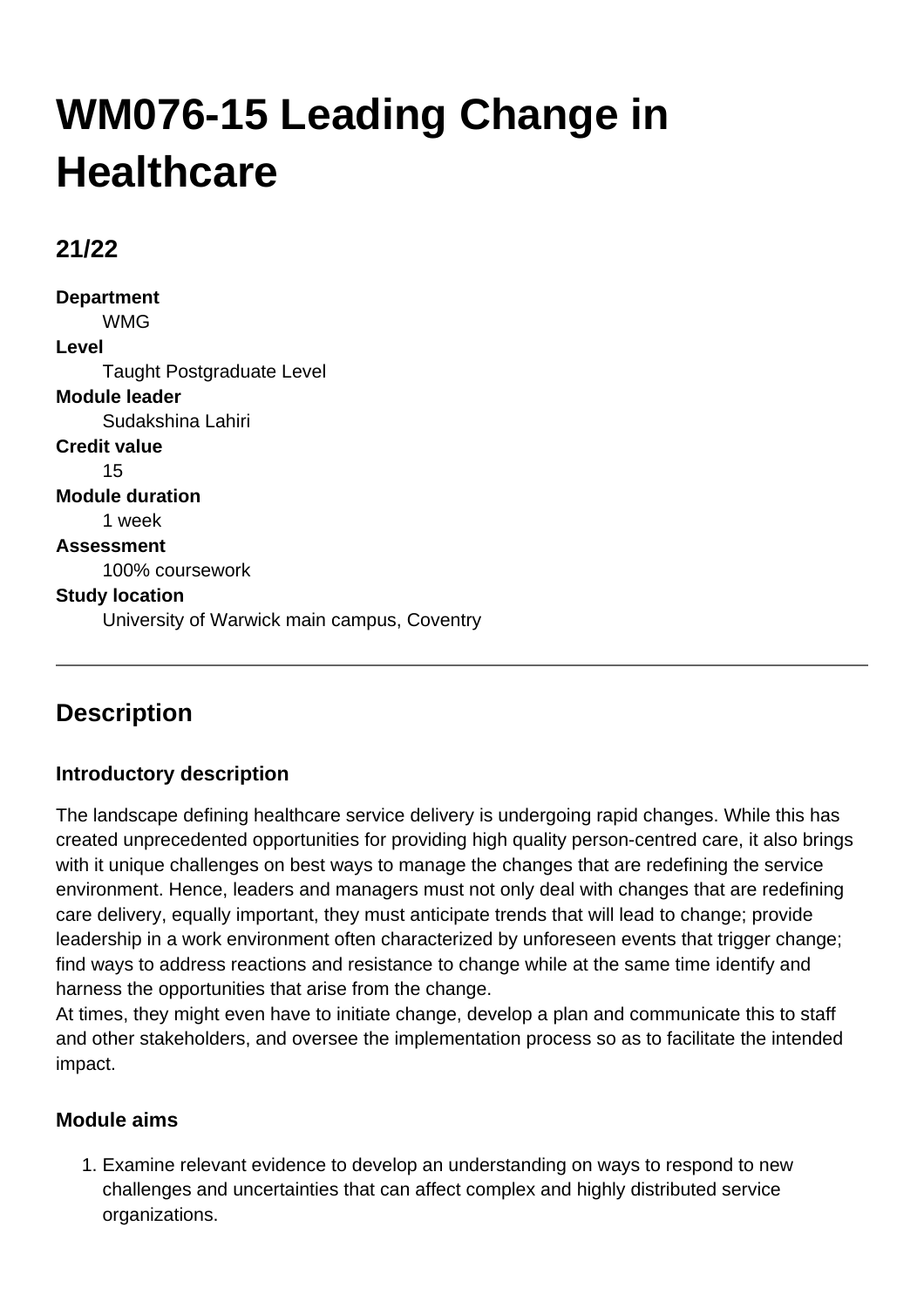- 2. Develop the self-awareness to be a leader of change by understanding leadership theories and gaining self-insight through experiential exercises of how change affects oneself and how to inspire change in others
- 3. Understand and evaluate practical frameworks, tools and techniques in order to initiate and lead change, resolve conflicts and competing priorities in healthcare environments.
- 4. Understand the sustainable impact of change on governance, ethics and values involving health services
- 5. Analyze and synthesise critical evidence to enhance the effectiveness of change process to a given situation requiring interdependent decision making in the context of health service delivery
- 6. Critically reflect how change processes affect organization wide improvement and performance.

#### **Outline syllabus**

This is an indicative module outline only to give an indication of the sort of topics that may be covered. Actual sessions held may differ.

- 1. Leadership in the healthcare context of change, complexity and ambiguity
- 1. Applying frameworks, models and tools for change in a healthcare environment
- 2. Resolving conflict values, discourse and dialogue
- 3. Emotional responses to change in the care environment
- 4. Embedding and sustaining change in healthcare contexts

#### **Learning outcomes**

By the end of the module, students should be able to:

- Articulate a comprehensive understanding of the different requirements for initiating change and describe how these could be implemented in selected scenarios involving complex health care organizations providing patient services
- Demonstrate critical understanding of the impact of change on the design, economics, governance and ethical considerations surrounding the management of healthcare service delivery systems
- Synthesize personal insights into the way that the personal past informs present and future actions, emotional and perceptions of change
- Analyze critical evidence on tools, methods and insights to be effective leaders of change in healthcare environments
- Systematically understand diverse concepts guiding change management and apply these in leadership situations in health care settings
- Demonstrate critical understanding of existing theories and concepts involving change, and be able to apply these to new problems and scenarios in health service delivery
- Critically evaluate suitability of factors necessary to initiate and manage change in health service and describe how these can be implemented in selected scenarios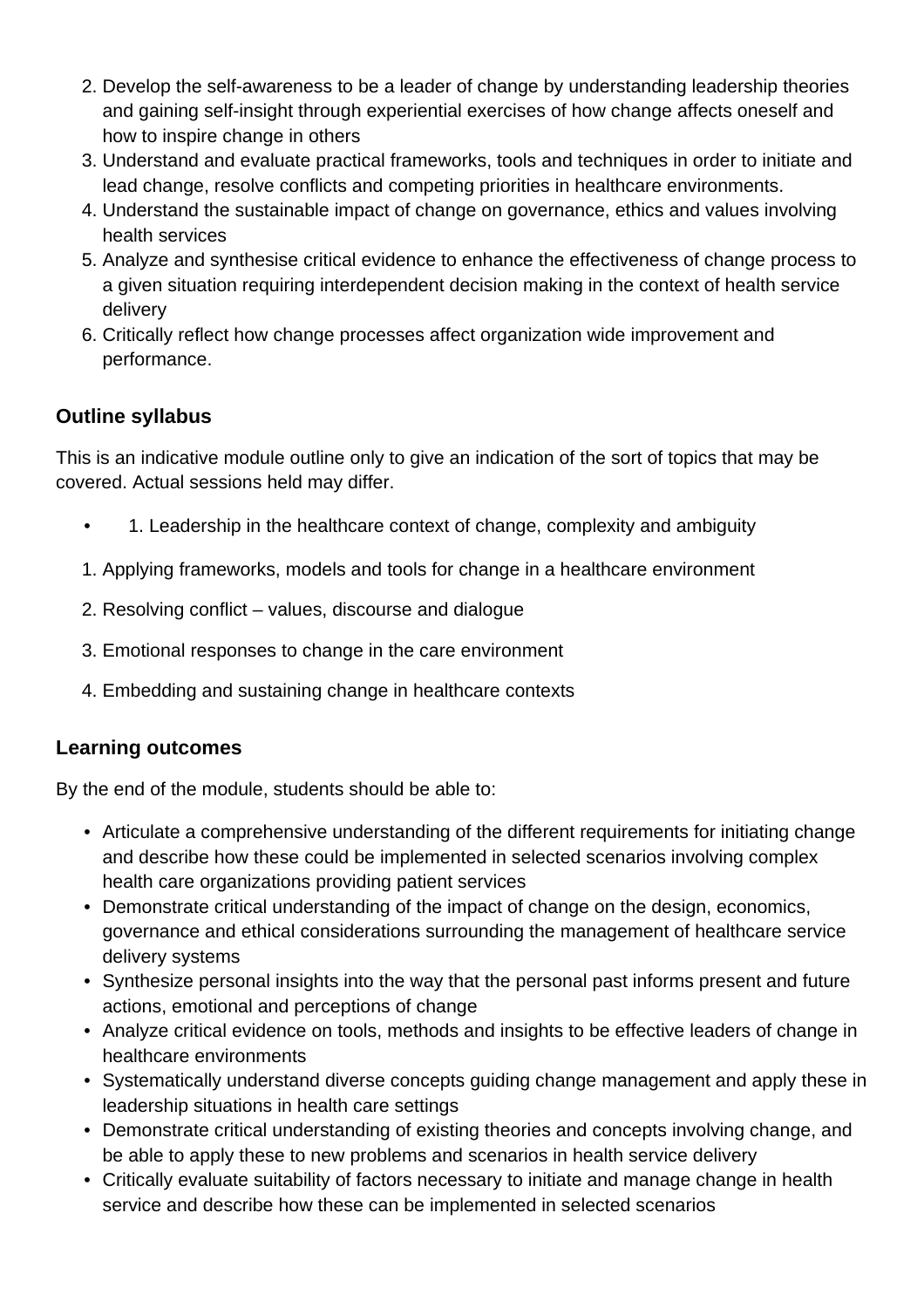## **Indicative reading list**

Leading Change in Healthcare: Transforming Organizations Using Complexity, Positive Psychology

and Relationship-Centered Care. Anthony L. Suchman, MD MA, David J. Sluyter, EdD, & Penelope

R. Williamson, ScD, editors. ISBN-13: 978-1846194481 ISBN-10: 1846194482 Edition: 1st Managing Transitions: Making the Most of Change. (2009). William Bridges. 3rd edition. Nicholas Brealey Publishing. ISBN-10: 1857885414; ISBN-13: 9781857885415

Morjikian, R.L., Kimball, B. & Joynt, J. (2007). Leading Change: The Nurse Executive's Role in Implementing New Care Delivery Models. Journal of Nursing Administration, Vol. (37)9: 399-404. Rushmer, R., & Davies, H. (2004). Unlearning in healthcare: nature, importance and painful lessons. Quality & Safety in Health Care, Vol. (13):10–15.

Greener, I. (2008). Decision making in a time of significant reform: managing in the National Health Service. Administration and Society, Vol. (40)2: 194-210

Nicolini, D., Powell, J., Conville, P., Martinez-Solano, L. (2008). Managing knowledge in the healthcare sector. International Journal of Management Review, Vol. (10):245–63. Sheaffer, Z., Mano-Negrin, R. (2003). Executives' orientations as indicators of crisis management policies and practices. Journal of Management Studies, Vol. (40):573–606. Anderson, R. A.; McDaniel, R. R. Jr. (2002). Managing Health Care Organizations: Where

Professionalism Meets Complexity Science. Health Care Management Review, Vol. 25(1): 83-92. Appreciative Inquiry for Change Management: Using AI to Facilitate Organizational Development - Sarah Lewis, Jonathan Passmore and Stefan Cantore Leading Change – Why Transformation efforts Fail. Kotter, HBR, Jan 2007 Accelerate – Kotter. HBR Nov 2012 Change Communications: Making the connections – Bill Quirke The Art of Possibility – Zander and Zander The three laws of Performance – Zaffron and Logan

## **Research element**

This module incorporates elements of exploratory research, essence and importance of qualitative and procedural data, themes that arise from complex data and their interpretation surrounding quality improvement in the healthcare sector.

## **Interdisciplinary**

Healthcare operational management is a new emerging discipline that combines health science methodologies with engineering, statistics, quantitative elements of management with data science for quality and productivity improvement in the healthcare sector.

## **Subject specific skills**

-Structuring healthcare system

- -Psychology of change
- -Organizational interdependencies
- -Continuous improvement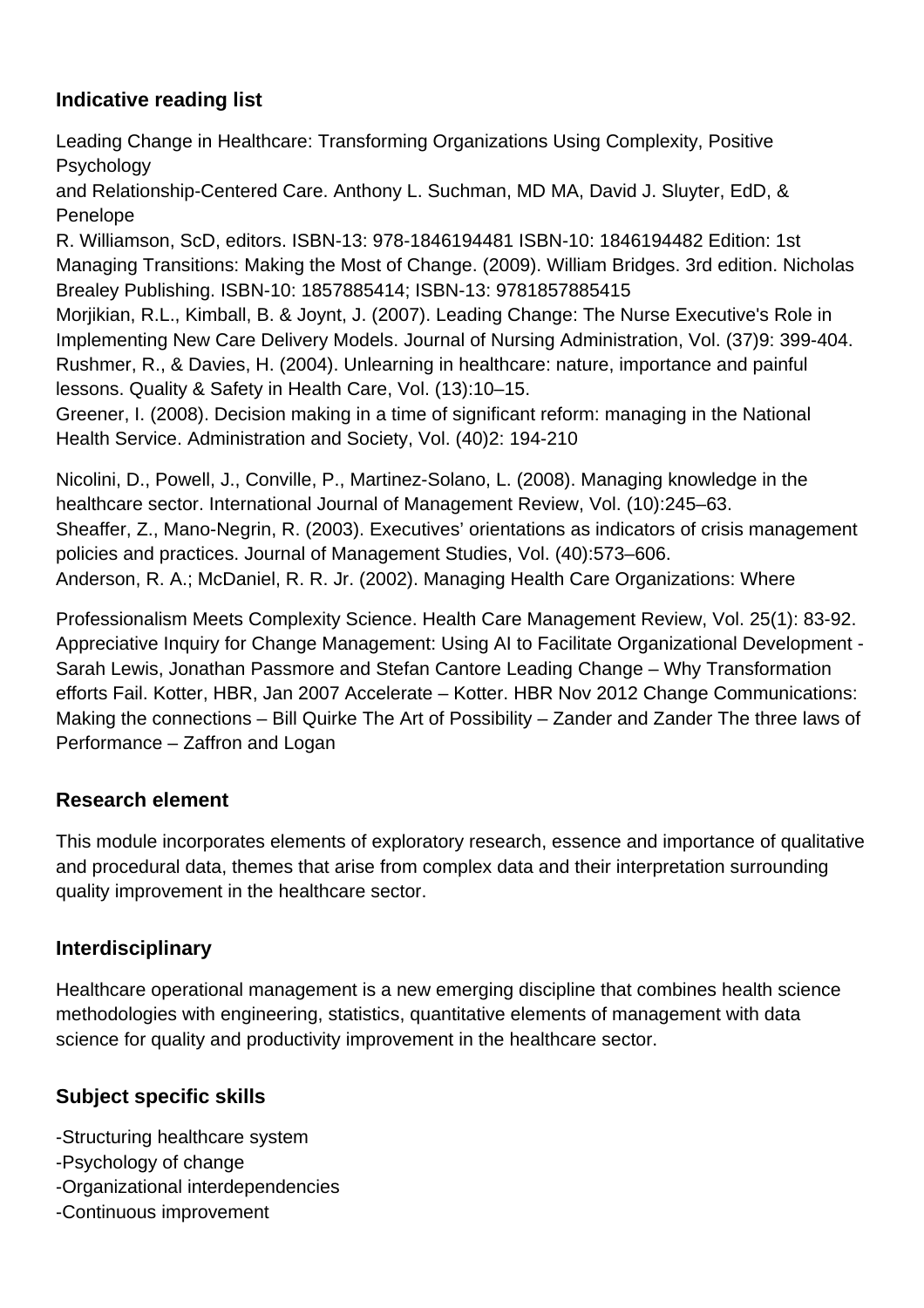-Ethics and values -Strategies

#### **Transferable skills**

- -Teamwork and collaboration
- -Modelling complex decisions
- -Stakeholders
- -Negotiation
- -Translating information into operational strategies
- -Complexity and ambiguity

# **Study**

# **Study time**

| <b>Type</b>              | <b>Required</b><br>25 sessions of 1 hour (17%) |  |
|--------------------------|------------------------------------------------|--|
| Lectures                 |                                                |  |
| <b>Seminars</b>          | 15 sessions of 1 hour (10%)                    |  |
| <b>Practical classes</b> | (0%)                                           |  |
| Assessment               | 110 hours (73%)                                |  |
| Total                    | 150 hours                                      |  |

#### **Private study description**

No private study requirements defined for this module.

## **Costs**

No further costs have been identified for this module.

## **Assessment**

You must pass all assessment components to pass the module.

#### **Assessment group A2**

|                                                       | Weighting | <b>Study time</b> |
|-------------------------------------------------------|-----------|-------------------|
| Written Assignment                                    | 100%      | 110 hours         |
| Single post module assignment comprised of two parts: |           |                   |
| -Part-1 around 3000 words $(65%)$                     |           |                   |